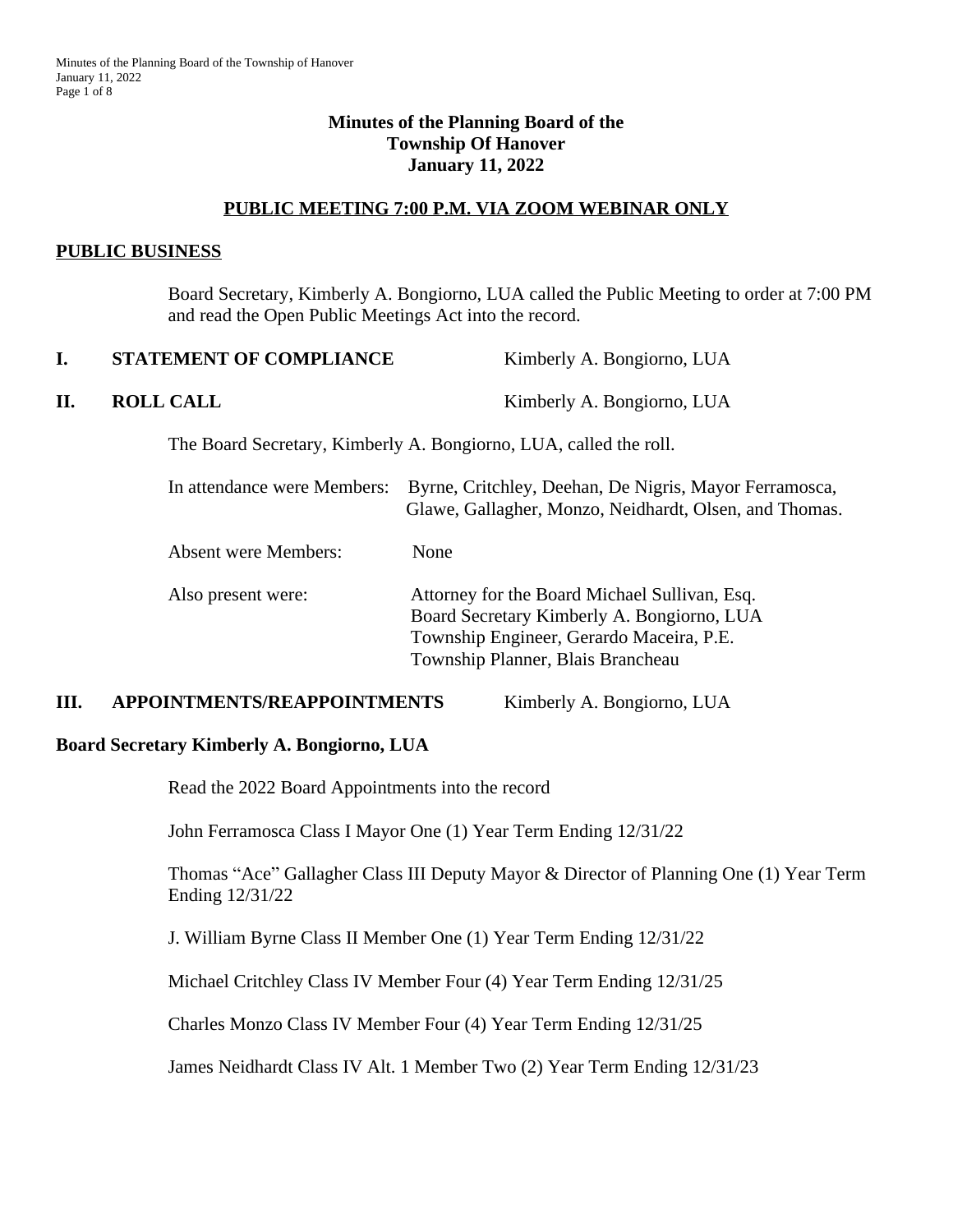Charles Thomas, Jr. Class IV Alt. 2 Member Filling unexpired Two-Year Term Ending 12/31/22

# **IV. REORGANIZATION**

# 1) ELECTION OF CHAIRPERSON

### **Board Secretary Kimberly A. Bongiorno, LUA**

- Called for nominations of Chairperson.
- Mr. Peter De Nigris was nominated by Member Olsen as Chairperson for the Planning Board for the year 2022.
- No other nominations were offered and nominations for Chairperson were closed.

A motion to approve the nominations of Mr. Peter De Nigris as elected Chairperson of the Planning Board for the year 2022 was moved by Member Olsen and seconded by Member Critchley.

Members Deehan, Monzo, Glawe, Olsen, Byrne, Critchley, Gallagher, and Mayor Ferramosca voted in favor of approving the nomination and election of Mr. Peter De Nigris as Chairperson for the year 2022.

Mister De Nigris abstained his vote.

# 2) ELECTION OF VICE CHAIRPERSON

#### **Chairman De Nigris**

- Mr. Michael Critchley was nominated by Member Deehan as Vice Chairperson for the Planning Board for the year 2022.
- No other nominations were offered for Vice Chairperson and nominations were closed.

A motion to approve the nomination of Mr. Michael Critchley as elected Vice Chairperson of the Planning Board was moved by Member Deehan and seconded by Member Olsen.

Members Deehan, Monzo, Glawe, Olsen, Byrne, Critchley, Gallagher, Mayor Ferramosca and Chairman De Nigris voted in favor of approving the nomination of election of Mr. Michael Critchley as Vice Chairperson for the year 2022.

#### 3) RESOLUTIONS

- a. Designation of Official Newspaper
- b. Designation of Board Attorney
- c. Appointment of Board Secretary
- d. Adoption of Schedule of Meeting Dates for the Year 2022
- e. NJ Federation of Planning Officials Membership for the year 2022
- f. Designation of Completeness Officials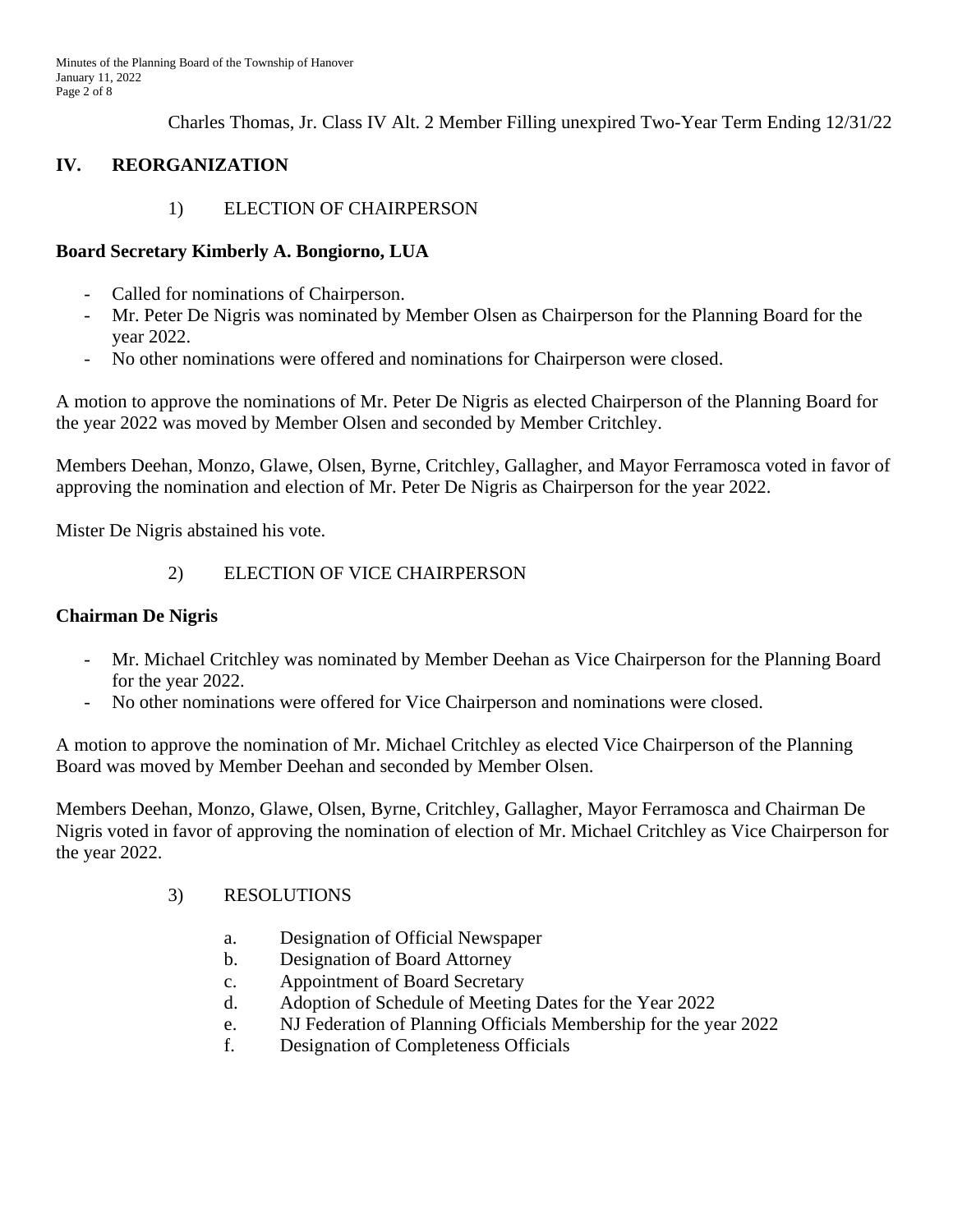Minutes of the Planning Board of the Township of Hanover January 11, 2022 Page 3 of 8

A motion to approve the resolutions as listed and stated, was moved by Member Critchley, and seconded by Member Olsen.

Members Deehan, Monzo, Glawe, Olsen, Byrne, Critchley, Gallagher, Mayor Ferramosca and Chairman De Nigris voted in favor of approving the resolutions as listed and stated.

## *REGULAR WORK SESSION MEETING OF THE PLANNING BOARD CALLED TO ORDER*

# **V. MINUTES FOR APPROVAL** DECEMBER 21, 2021

There were no questions, comments or corrections offered by Board Members.

A motion to approve the Minutes of December 21, 2021, as written, was moved by Member Deehan and seconded by Member Glawe.

In voice all present voted in favor of approving the Minutes of December 21, 2021, as written.

#### **VI. RESOLUTIONS:**

| CASE NO.           | $17 - 1 - 1 - E1 - 2 - 3$                                                                                    |  |  |
|--------------------|--------------------------------------------------------------------------------------------------------------|--|--|
| <b>APPLICANT</b>   | LIDL U.S. OPERATIONS, LLC<br>LOTS 3&4 KRAL REALTY, LOT 5 ROY ROCK LLC<br>234, 238, 242, 244 RIDGEDALE AVENUE |  |  |
| <b>OWNER</b>       |                                                                                                              |  |  |
| <b>LOCATION:</b>   |                                                                                                              |  |  |
|                    | <b>CEDAR KNOLLS</b>                                                                                          |  |  |
| <b>BLOCK: 1702</b> | <b>LOTS:</b> 3, 4, 5<br><b>ZONE:</b> IB-2                                                                    |  |  |
|                    |                                                                                                              |  |  |

Applicant sought two allowable periods of protection for approvals granted March 21, 2017, and resolution memorialized on March 28, 2017. Applicant sought Preliminary and Final Site Plan approval and bulk variance relief to construct an approximately 35,962 square foot grocery store and install 181 parking spaces. Applicant also proposed two façade signs and one pylon sign to identify the grocery store. Applicant proposes to install associated improvements including but not limited to parking, drainage improvements and landscaping. Application was approved with amendments and conditions. **EXTENSION OF APPROVALS UNTIL DECEMBER 4, 2022, GRANTED DECEMBER 21, 2021**

There were no questions, comments or corrections offered by Board Members.

A motion to approve the resolution as written was moved by Member Deehan and seconded by Member Critchley.

Members Deehan, Glawe, Olsen, Critchley, Gallagher, Mayor Ferramosca and Chairman De Nigris voted in favor of approving the resolution as written.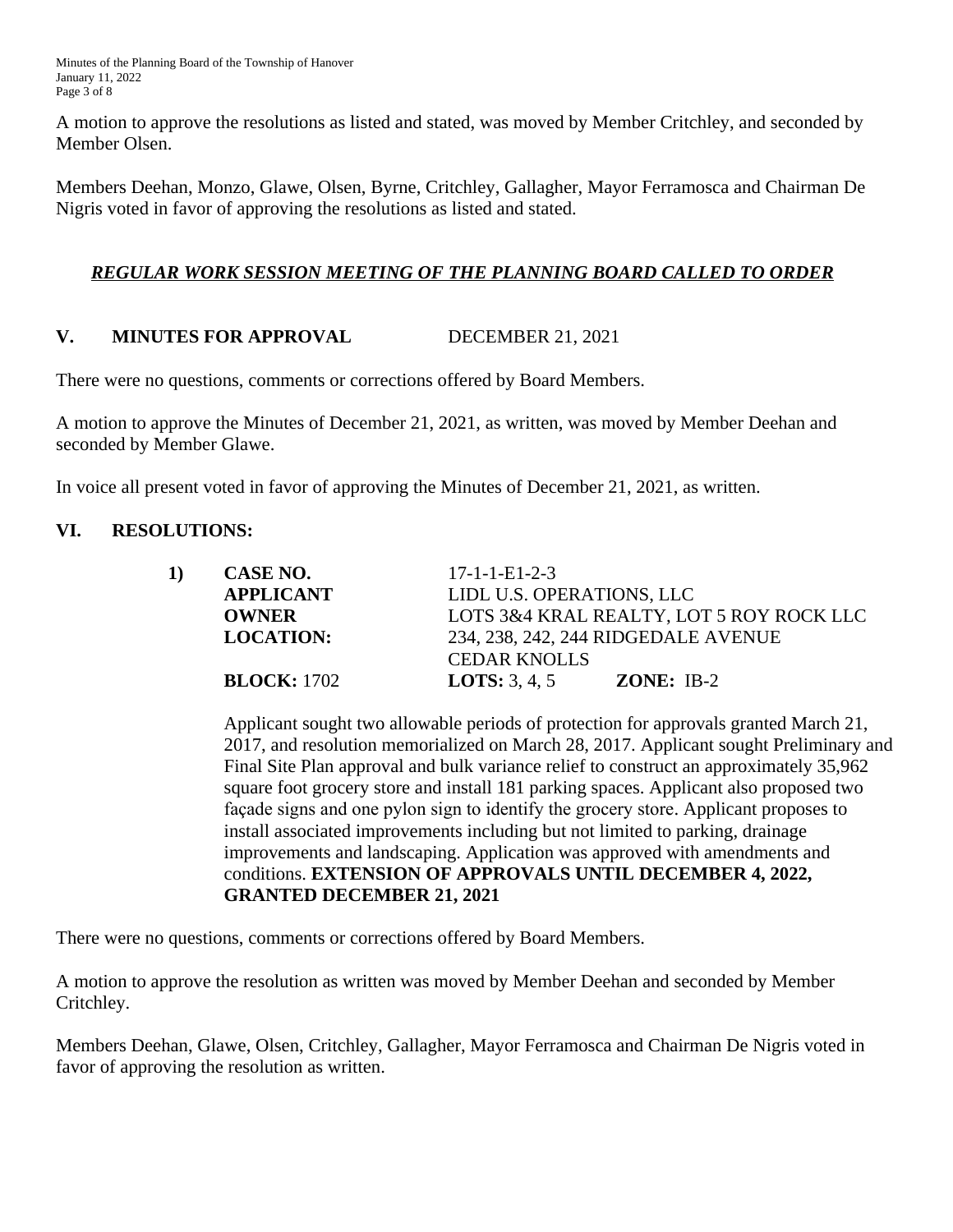Minutes of the Planning Board of the Township of Hanover January 11, 2022 Page 4 of 8

| 2) | CASE NO.                 | $20-1-1-R3$                     |                                              |               |
|----|--------------------------|---------------------------------|----------------------------------------------|---------------|
|    | <b>APPLICANT</b>         | 1515 PARSIPPANY LLC             |                                              |               |
|    | <b>OWNER</b>             | <b>LOT 12 SMCMUA</b>            |                                              |               |
|    |                          | LOT 13.01 1515 PARSIPPANY LLC   |                                              |               |
|    |                          | LOT 14.01 1515 PARSIPPANY LLC   |                                              |               |
|    |                          | LOT 10 NJ DOT                   |                                              |               |
|    | <b>LOCATION:</b>         |                                 | OFF MALAPARDIS RD., REAR CROSS RD., ROUTE 10 |               |
|    | $\textbf{BLOCK}(S): 303$ | <b>LOT(S):</b> 12, 13.01, 14.01 | ZONE(S):                                     | REDEVELOPMENT |
|    | <b>BLOCK(S): 1002</b>    | LOT(S): 10                      |                                              | AREA          |
|    |                          |                                 |                                              |               |

Applicant sought a modification to a condition of the resolution for case # 20-1-1-R1 that was memorialized on October 12, 2021, where the applicant sought Preliminary and Final Site Plan approval for a phased development to modify an existing stormwater basin and related conveyance system, parking area and access driveway modifications, a pad for a future hotel and related improvements. Application for development approved with conditions September 21, 2021. **APPLICATION FOR RESOLUTION MODIFICATIONS APPROVED DECEMBER 21, 2021.**

There were no questions comments or corrections offered by Board Members.

A motion to approve the resolution as written was moved by Member Deehan and seconded by Member Olsen.

Members Deehan, Olsen, Critchley, Mayor Ferramosca and Chairman De Nigris voted in favor of approving the resolution as written.

#### **VII. PUBLIC BUSINESS**

**1) CASE NO.** 21-12-11 **APPLICANT/CONTRACT PURCHASER** 190 PARK AVENUE REDEVELOPERS URE, LLC **OWNER** LSREF THREE/AH CHICAGO LLC%RYAN LLC **LOCATION:** 190 PARK AVENUE, WHIPPANY **BLOCK:** 4802 **LOT(S):** 1 **ZONE:** O-S

REQUEST TO AMEND MASTER PLAN LAND USE ORDINANCE TO ALLOW FOR A MINOR SUBDIVISION

#### **William Hamilton – Engineer for the Applicant**

- Went over his presentation of the Plan titled 'Concept Minor Subdivision Plan & Zone Change'
- Gave the reasons for the proposed subdivision and the need for the requested amendment.

#### **Attorney for the Board, Michael Sullivan**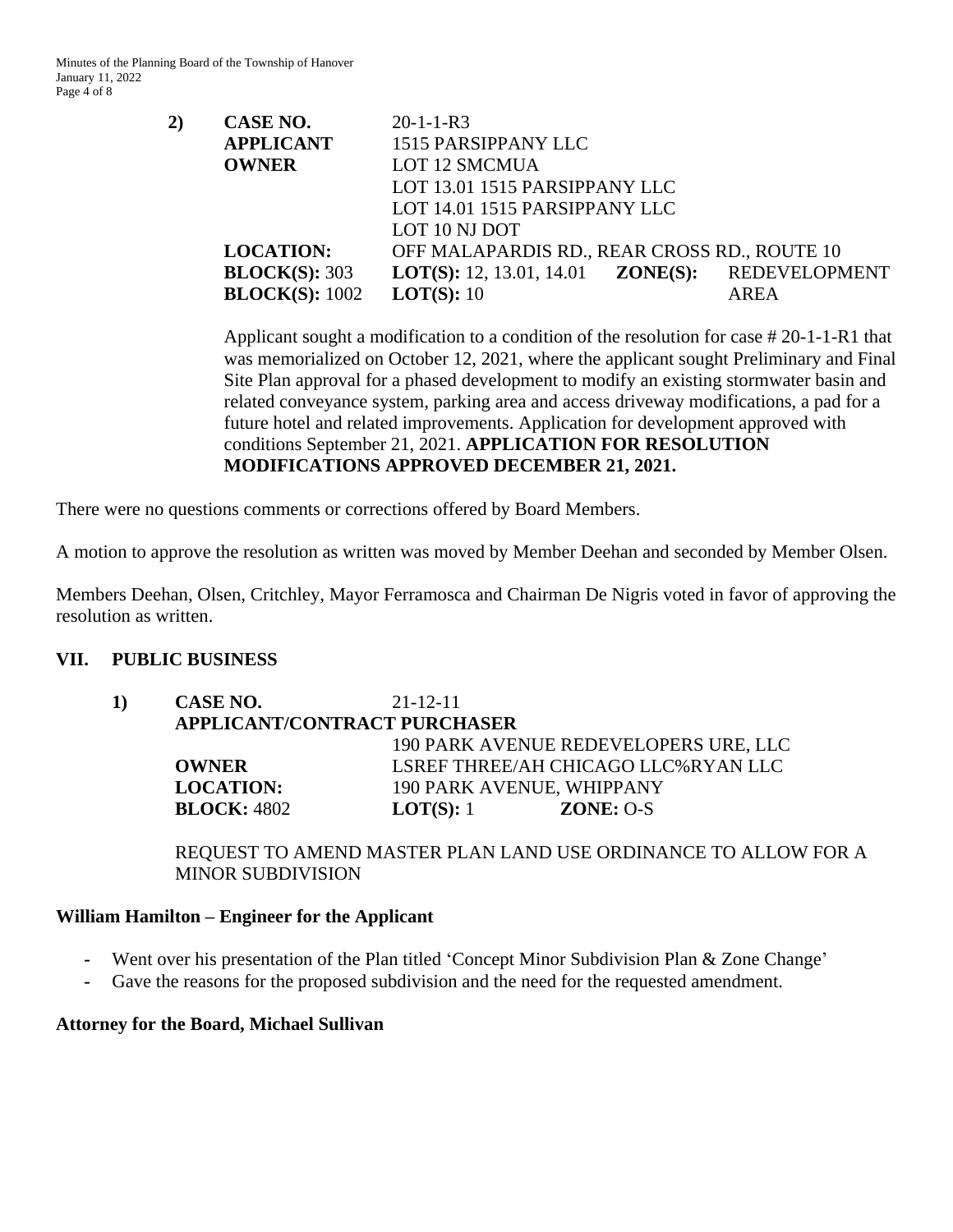- In looking at the application and just hearing the application, for the record I would like to straighten out the addresses for the property so that everyone is clear. The Hyatt Hotel is '194 Park Avenue' and it is own by 'LSREF3'
- The lot 2 in Block 4802 that has an address of '190 Park Avenue' and it is owned by 'Cedar Knolls One, LLC', I just wanted the record to be clear.

# **Joseph Forgione – Applicant**

- There is an easement that would separate lot 2 from 1.02 and it is useless area for the Hotel.
- It would be of great benefit to us if we are able to put some outdoor seating area, a dog park, and some banked parking in case we ever see the need to build it.
- The number of units would not change.

# **William Hamilton – Engineer for the Applicant**

- Addressed Chairman De Nigris question regarding the access to the site, confirmed that there are not additional residential units.
- Addressed Member Neidhardt's question regarding the acreage of lot 2.

# **Joseph Forgione – Applicant**

- Addressed Mr. Brancheau's question regarding the intentions of merging the subdivided portion with lot 2.
- Addressed Mr. Brancheau's question regarding the intent of the subdivided piece would merely be zoned 'RM-7' but would not require a new redevelopment study or designation.

Open to the Public

After hearing none and or seeing none

Closed to the Public.

## **Attorney for the Board, Michael Sullivan**

This is an application, requesting amendment of the Master Plan, Land Use Ordinance, to allow for rezoning and minor subdivision.

# **Township Planner, Blais Brancheau**

- What I would suggest the next step would be if the Board is in favor, to authorize me to examine this in more detail, and prepare an ordinance to amend the zone map and if necessary, amend the zone standards.
- **-** I would also like to check for any problems that could raise for the hotel, if everything works out the next step would be an ordinance and map change to do what is requested here and further elaborated on it.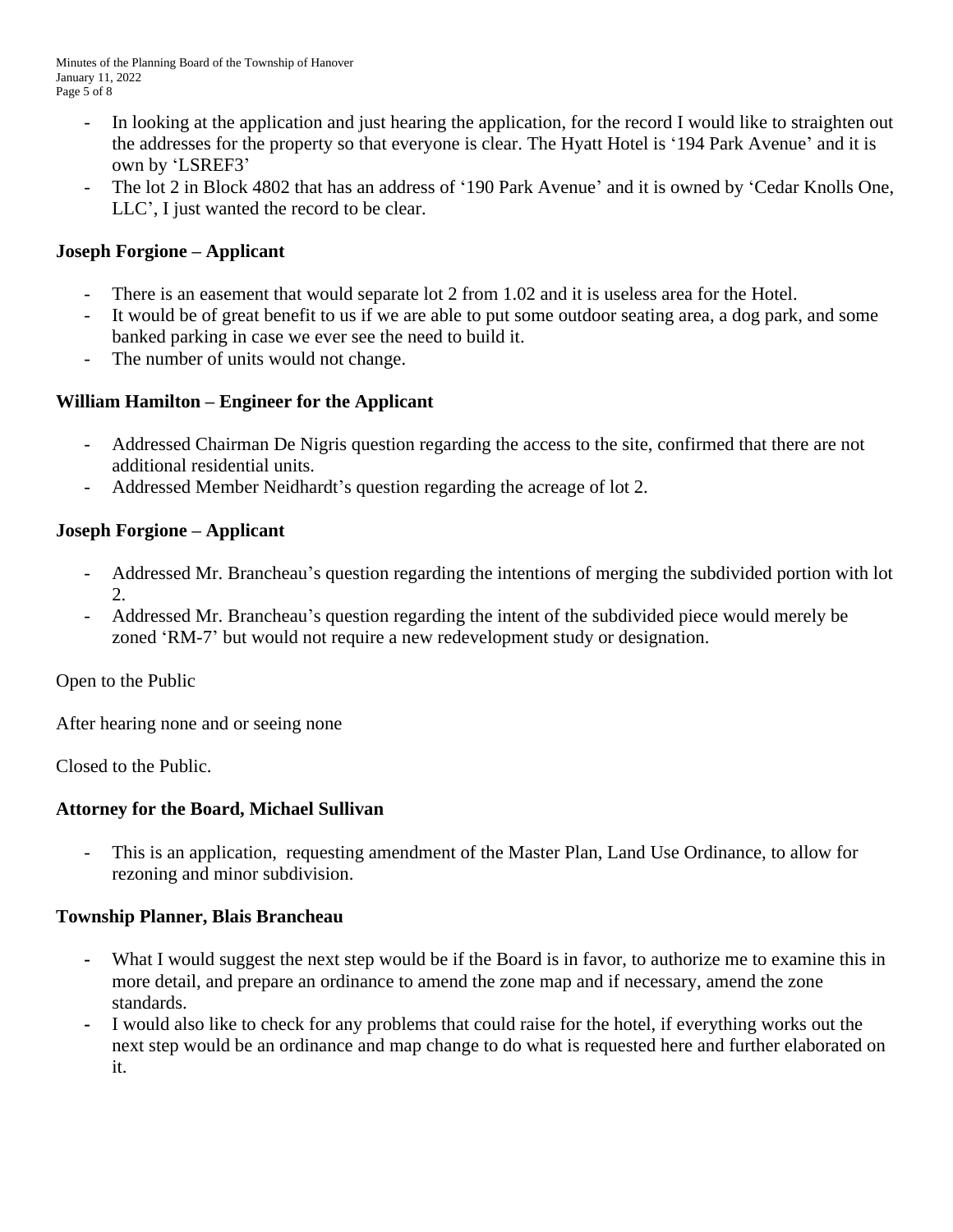A motion to approve the Township Planner, Blais Brancheau to examine and to prepare a draft ordinance amendment, was moved by Member Byrne and seconded by Member Critchley.

Members Deehan, Monzo, Glawe, Olsen, Byrne, Critchley, Gallagher, Mayor Ferramosca and Chairman De Nigris voted in favor of approving the Township Planner, Blais Brancheau to examine and to prepare a draft ordinance amendment.

**2)** DRAFT PROPOSED ORDINANCE – IMPROVEMENT COVERAGE IN THE SINGLE-FAMILY RESIDENTIAL ZONES - BLAIS BRANCHEAU

# **Township Planner, Blais Brancheau**

- There was a definition change, the other change was to remove landscape mulch from improvement coverage.
	- **3)** DRAFT PROPOSED ORDINANCE SETBACKS FOR PATIOS, DECKS, POOLS AND OTHER OUTDOOR RECREATIONAL STRUCTURES - BLAIS BRANCHEAU

# **Township Planner, Blais Brancheau**

- We over the existing and the proposed changes further elaboration on it.
- Explained the proposed changes to ingress and egress structures.
- Explained the zoning officer's recommended changes.
- Went over the proposed changes for awnings, roofs and canopies over ingress and egress structures.
- Whet over the proposed changes for the setback for accessory structures.
- Whet over the proposed changes for patios, porches, and decks.
- Went over the proposed changes for pools.

# **4)** DRAFT PROPOSED ORDINANCE – AH-2 OVERLAY ZONE, PU ZONE AMENDMENT AND ZONING MAP AMENDMENTS - BLAIS BRANCHEAU

# **Township Planner, Blais Brancheau**

- After conversations with the Town attorney today, it was decided to split those two amendments into two separate ordinances and further explained
- I have the amendment that was as a result of the Monarch Housing rezoning application.
- Went over and explained the proposed amended zoning map.
- Section one is changing the tittle of the section.
- Section two is changing the zoning map.
- Section three is changing the title of a section and amending the requirements for residential uses and zones, and it is exempting independent assisted living facilities from the requirement to have a garage space for each dwelling unit.
- Section four is dealing with an amendment to the schedule of parking requirements other than residential zones and further explained it.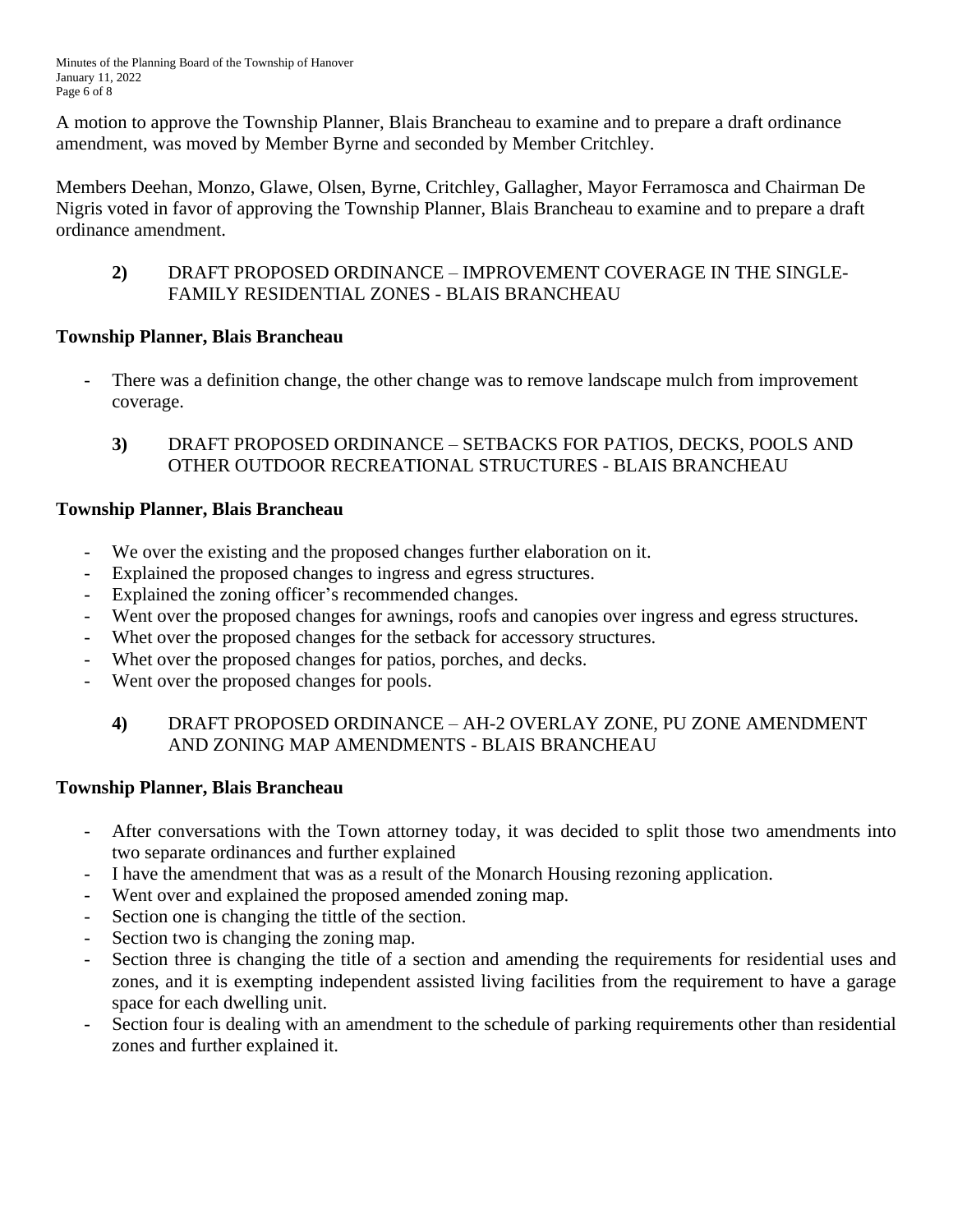- Section five is an amendment to the PU-Zone standards, there was a change in the side yard requirements, a minor change in the affordable housing requirements, these are already law whether we say it or not.
- Parking for residential, non-residential, and further explained it.
- Addressed Member Monzo's question regarding the proposed setback for pools.
- The 'AH-2 OVERLAY ZONE is not included.

A motion to approve sending the 'DRAFT PROPOSED ORDINANCE – IMPROVEMENT COVERAGE IN THE SINGLE-FAMILY RESIDENTIAL ZONES' to the Governing Body for Introduction was moved by Member Byrne and it was seconded by Member Monzo.

Members Deehan, Monzo, Glawe, Olsen, Byrne, Critchley, Gallagher, Mayor Ferramosca and Chairman De Nigris voted in favor of approving to send the 'DRAFT PROPOSED ORDINANCE – IMPROVEMENT COVERAGE IN THE SINGLE-FAMILY RESIDENTIAL ZONES' to the Governing Body for Introduction.

A motion to approve sending the 'DRAFT PROPOSED ORDINANCE – SETBACKS FOR PATIOS, DECKS, POOLS AND OTHER OUTDOOR RECREATIONAL STRUCTURES' to the Governing Body for Introduction was moved by Member Critchley and it was seconded by Member Monzo.

Members Deehan, Monzo, Glawe, Olsen, Byrne, Critchley, Gallagher, Mayor Ferramosca and Chairman De Nigris voted in favor of approving to send the 'DRAFT PROPOSED ORDINANCE – SETBACKS FOR PATIOS, DECKS, POOLS AND OTHER OUTDOOR RECREATIONAL STRUCTURES' to the Governing Body for introduction.

A motion to approve sending the 'DRAFT PROPOSED ORDINANCE – PU ZONE AMENDMENT AND ZONING MAP AMENDMENTS' to the Governing Body for Introduction was moved by Member Critchley and it was seconded by Member Byrne.

Members Deehan, Monzo, Glawe, Olsen, Neidhardt, Thomas, Byrne, Critchley, and Chairman De Nigris voted in favor of approving to send the 'DRAFT PROPOSED ORDINANCE – PU ZONE AMENDMENT AND ZONING MAP AMENDMENTS' to the Governing Body for Introduction.

For the record Mayor Ferramosca and Member Gallagher abstained their vote.

## **Joseph Forgione – Applicant**

Will this ordinance be in this Thursday's township committee meeting?

## **Board Secretary, Kimberly A. Bongiorno, LUA**

- I do not know that I do not manage the township committee meetings.

#### **Township Planner, Blais Brancheau**

I am sending it to the Clerk and Business administrator tomorrow, it will be up to them and the Township Committee to finalize the agenda.